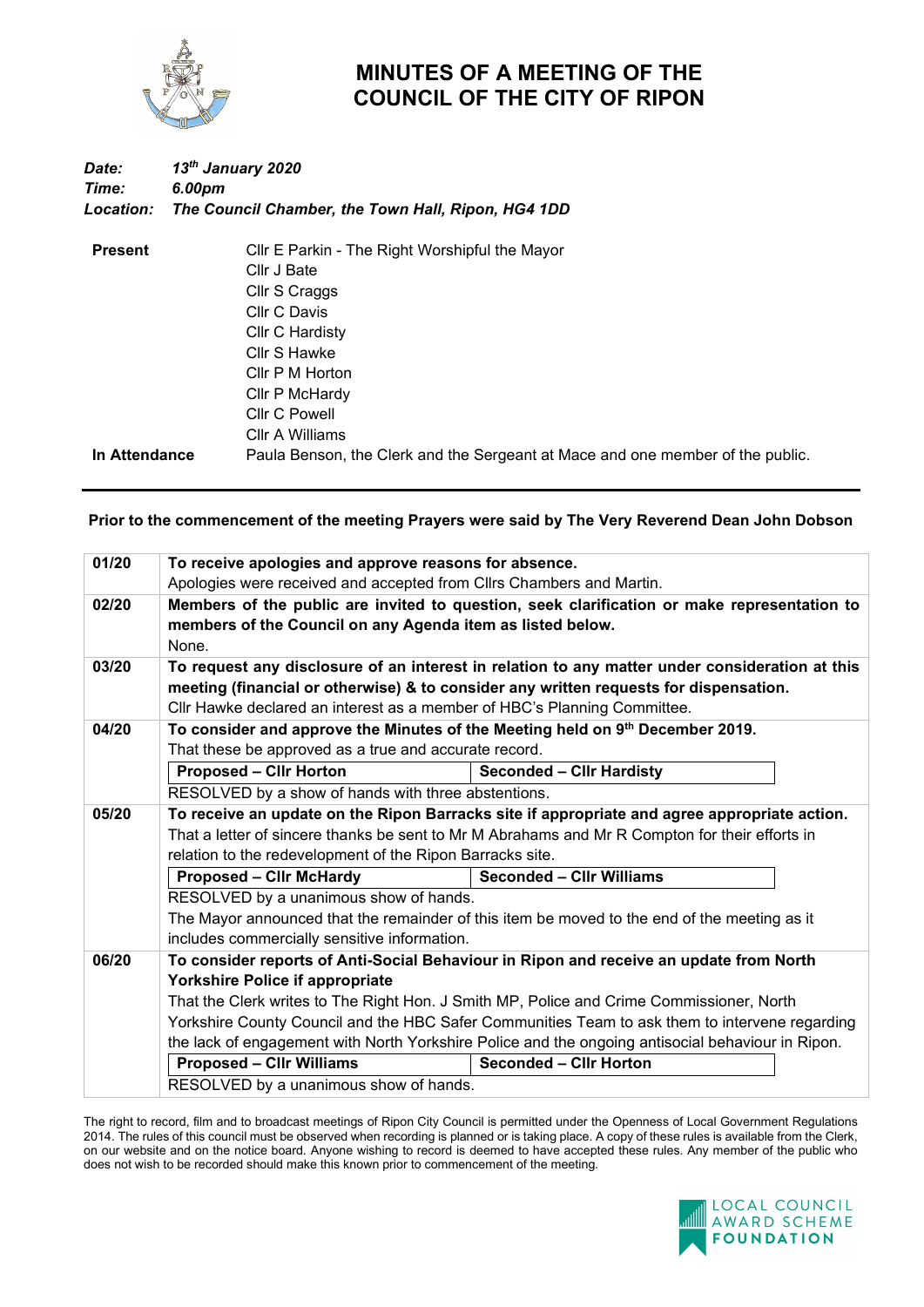| 07/20 |                                                                                                                                                                                 | To consider a request from the Citizens Advice Bureau.         |                                              |                                 |                                                                                                   |
|-------|---------------------------------------------------------------------------------------------------------------------------------------------------------------------------------|----------------------------------------------------------------|----------------------------------------------|---------------------------------|---------------------------------------------------------------------------------------------------|
|       |                                                                                                                                                                                 |                                                                |                                              |                                 | That the request from CAB to occupy an area in Hugh Ripley Hall is agreed in principle subject to |
|       |                                                                                                                                                                                 |                                                                |                                              |                                 | further details being provided. That the Clerk contacts HBC to commence discussions on a licence  |
|       |                                                                                                                                                                                 |                                                                |                                              |                                 | to occupy. That the details of agreed occupation are delegated to the Hugh Ripley Hall committee. |
|       |                                                                                                                                                                                 | <b>Proposed - Cllr Williams</b>                                |                                              | <b>Seconded - Cllr Davis</b>    |                                                                                                   |
|       |                                                                                                                                                                                 | RESOLVED by a unanimous show of hands.                         |                                              |                                 |                                                                                                   |
| 08/20 |                                                                                                                                                                                 | To consider the provision of a mobile telephone for the Clerk. |                                              |                                 |                                                                                                   |
|       |                                                                                                                                                                                 | That this be agreed.                                           |                                              |                                 |                                                                                                   |
|       |                                                                                                                                                                                 | <b>Proposed - Clir McHardy</b>                                 |                                              | <b>Seconded - Cllr Williams</b> |                                                                                                   |
|       |                                                                                                                                                                                 | RESOLVED by a unanimous show of hands.                         |                                              |                                 |                                                                                                   |
| 09/20 |                                                                                                                                                                                 | To consider RCC Events generally together with the following:  |                                              |                                 |                                                                                                   |
|       |                                                                                                                                                                                 | 1. Tractorfest;                                                |                                              |                                 |                                                                                                   |
|       | That the element of the event on the market square is adopted as a RCC event with RCC<br>meeting the bond payment and assuming the risk of loss or damage to the square subject |                                                                |                                              |                                 |                                                                                                   |
|       |                                                                                                                                                                                 | to appropriate control measures being agreed/used.             |                                              |                                 |                                                                                                   |
|       |                                                                                                                                                                                 | <b>Proposed - Cllr Williams</b>                                |                                              |                                 | <b>Seconded - Clir McHardy</b>                                                                    |
|       |                                                                                                                                                                                 | RESOLVED by a unanimous show of hands.                         |                                              |                                 |                                                                                                   |
|       |                                                                                                                                                                                 |                                                                |                                              |                                 |                                                                                                   |
|       |                                                                                                                                                                                 | 2. Road Closures:                                              |                                              |                                 |                                                                                                   |
|       |                                                                                                                                                                                 |                                                                |                                              |                                 | That the Civic Events list below is agreed and that the list of Community Events is referred      |
|       |                                                                                                                                                                                 | back to the Events Committee for review.                       |                                              |                                 |                                                                                                   |
|       |                                                                                                                                                                                 |                                                                |                                              |                                 |                                                                                                   |
|       |                                                                                                                                                                                 | <b>Proposed - Cllr Williams</b>                                |                                              |                                 | <b>Seconded - Clir McHardy</b>                                                                    |
|       |                                                                                                                                                                                 | RESOLVED by a unanimous show of hands.                         |                                              |                                 |                                                                                                   |
|       |                                                                                                                                                                                 |                                                                |                                              |                                 |                                                                                                   |
|       |                                                                                                                                                                                 | <b>Civic Events</b>                                            |                                              |                                 |                                                                                                   |
|       |                                                                                                                                                                                 |                                                                | <b>Date</b>                                  |                                 | <b>Roads involved</b>                                                                             |
|       |                                                                                                                                                                                 | <b>Mayor Making</b>                                            | 6th May 2020                                 |                                 | Market Place South;<br>Westgate; Park Street.                                                     |
|       |                                                                                                                                                                                 |                                                                |                                              |                                 | Market Place South, Duck<br>Hill, Bedern Bank                                                     |
|       |                                                                                                                                                                                 | Installation,<br>Mayoral                                       | 10th May 2020                                |                                 | As in 2019                                                                                        |
|       |                                                                                                                                                                                 | Freedom Parade and                                             |                                              |                                 |                                                                                                   |
|       |                                                                                                                                                                                 | <b>VE Day 2020</b>                                             |                                              |                                 |                                                                                                   |
|       |                                                                                                                                                                                 | <b>Battle of Britain</b><br>Remembrance Sunday                 | 15th September 2020<br>8th November 2020     |                                 | As in 2019.<br>As in 2019                                                                         |
|       |                                                                                                                                                                                 | New Year's Eve                                                 | 31st December 2020                           |                                 | As in 2019                                                                                        |
|       |                                                                                                                                                                                 | <b>Community Events</b>                                        |                                              |                                 |                                                                                                   |
|       |                                                                                                                                                                                 |                                                                | <u>Date</u>                                  |                                 | <b>Roads involved</b>                                                                             |
|       |                                                                                                                                                                                 | Sights and Sounds                                              | 7 <sup>th</sup> March 2020                   |                                 | None                                                                                              |
|       |                                                                                                                                                                                 | VE Day Weekend                                                 | 7 <sup>th</sup> and 8 <sup>th</sup> May 2020 |                                 | <b>Market Place South</b>                                                                         |
|       |                                                                                                                                                                                 | August Bank Holiday                                            | 29th August 2020                             |                                 | <b>Market Place South</b>                                                                         |
|       |                                                                                                                                                                                 | Saturday                                                       |                                              |                                 |                                                                                                   |
|       |                                                                                                                                                                                 | Christmas<br>Lights<br>Switch on                               | 21st November 2020                           |                                 | <b>Market Place South</b>                                                                         |
|       |                                                                                                                                                                                 |                                                                |                                              |                                 |                                                                                                   |
|       |                                                                                                                                                                                 | 3. VE Day                                                      |                                              |                                 |                                                                                                   |
|       |                                                                                                                                                                                 |                                                                |                                              |                                 | That CTM are appointed to provide a person to act as Event Manager around the VE Day              |
|       |                                                                                                                                                                                 | weekend events.                                                |                                              |                                 |                                                                                                   |
|       |                                                                                                                                                                                 | <b>Proposed - Cllr Craggs</b>                                  |                                              |                                 | <b>Seconded - Clir McHardy</b>                                                                    |
|       |                                                                                                                                                                                 | RESOLVED by a unanimous show of hands.                         |                                              |                                 |                                                                                                   |
|       |                                                                                                                                                                                 |                                                                |                                              |                                 |                                                                                                   |
|       |                                                                                                                                                                                 | 4. Civic Events including Mayor Making.                        |                                              |                                 |                                                                                                   |

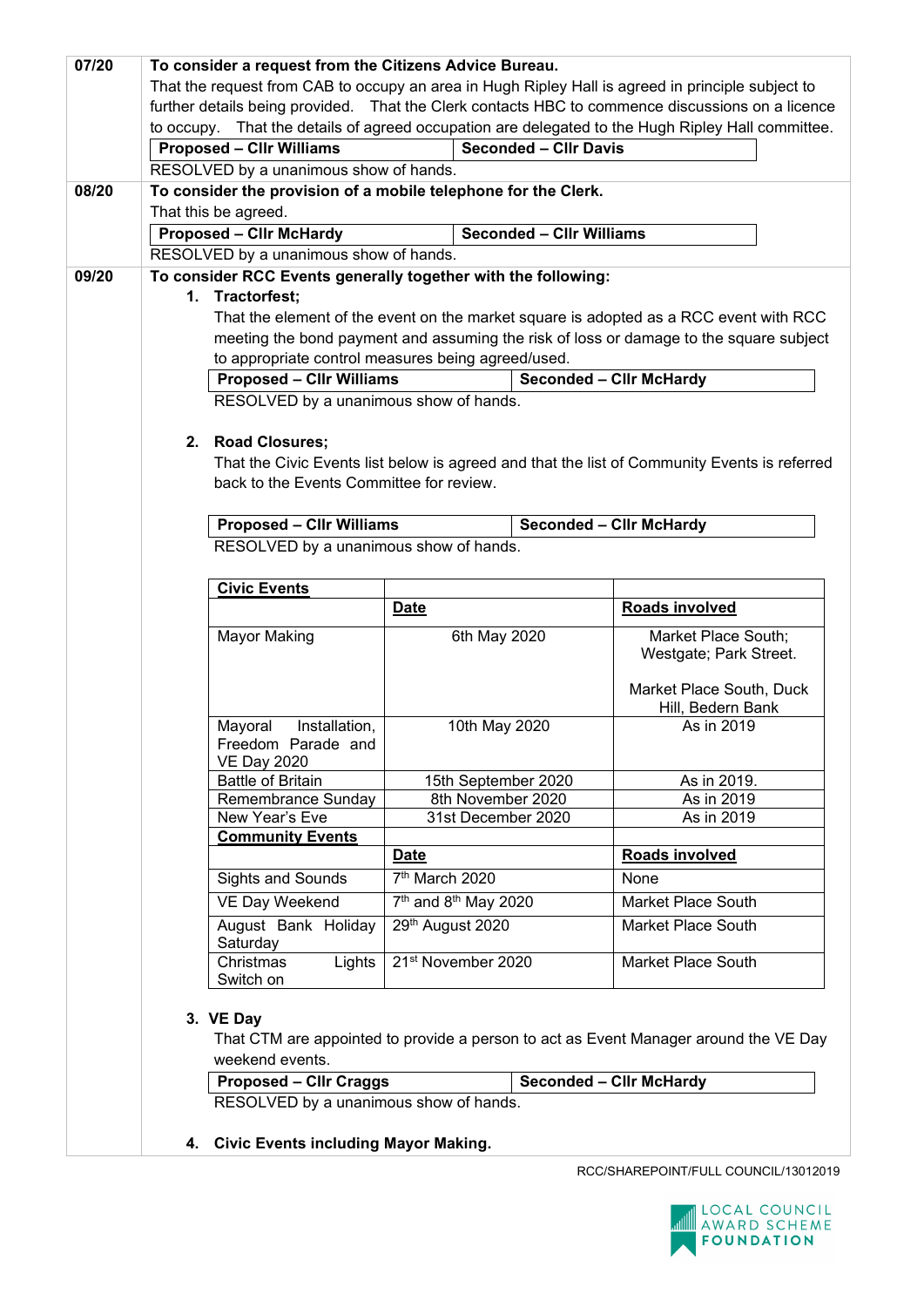|       |                                                                                            | That an additional civic service to commemorate the anniversary of VJ Day is agreed   |                                                                                                        |  |                         |                       |     |
|-------|--------------------------------------------------------------------------------------------|---------------------------------------------------------------------------------------|--------------------------------------------------------------------------------------------------------|--|-------------------------|-----------------------|-----|
|       | subject to discussions with the Cathedral;                                                 |                                                                                       |                                                                                                        |  |                         |                       |     |
|       |                                                                                            | That the date of Mayor Making remains unchanged with the venue being moved to The Old |                                                                                                        |  |                         |                       |     |
|       |                                                                                            | Deanery in 2020.                                                                      |                                                                                                        |  |                         |                       |     |
|       |                                                                                            | Seconded - Cllr Horton<br>Proposed - Cllr Williams                                    |                                                                                                        |  |                         |                       |     |
|       | RESOLVED by a show of hands with one against.                                              |                                                                                       |                                                                                                        |  |                         |                       |     |
| 10/20 | To consider the invoice from Harrogate Borough Council in respect of the premises cost and |                                                                                       |                                                                                                        |  |                         |                       |     |
|       |                                                                                            |                                                                                       | correspondence received in respect of the lease and agree appropriate action.                          |  |                         |                       |     |
|       |                                                                                            |                                                                                       | That the invoice be paid and that additional space in the Town Hall is sought for storage of RCC       |  |                         |                       |     |
|       |                                                                                            |                                                                                       | equipment. That, if required, a nominal amount of rent is offered to HBC for the occupation of the     |  |                         |                       |     |
|       |                                                                                            |                                                                                       | area in the basement as it is in an unlettable condition. Cllr McHardy requested that it be noted that |  |                         |                       |     |
|       |                                                                                            |                                                                                       | staff must not be allowed to lift heavy items of equipment.                                            |  |                         |                       |     |
|       |                                                                                            | Proposed - Cllr Williams                                                              |                                                                                                        |  | Seconded - Cllr Horton  |                       |     |
|       |                                                                                            |                                                                                       | RESOLVED by a unanimous show of hands.                                                                 |  |                         |                       |     |
| 11/20 |                                                                                            |                                                                                       | To consider the response from Visit Harrogate and agree appropriate action.                            |  |                         |                       |     |
|       |                                                                                            |                                                                                       | That the Clerk meets with Visit Harrogate as discussed to pursue a refund of moneys spent.             |  |                         |                       |     |
|       |                                                                                            | Proposed - Cllr Williams                                                              |                                                                                                        |  | Seconded - Cllr Craggs  |                       |     |
|       |                                                                                            | RESOLVED by a unanimous show of hands.                                                |                                                                                                        |  |                         |                       |     |
| 12/20 |                                                                                            |                                                                                       | To consider and approve the Budget and Precept request for the 2020-21 Financial Year.                 |  |                         |                       |     |
|       |                                                                                            |                                                                                       | That the amended budget be agreed in principle with the precept request remaining unchanged for        |  |                         |                       |     |
|       |                                                                                            | 2020-21 at £400,000.                                                                  |                                                                                                        |  |                         |                       |     |
|       |                                                                                            | Proposed - Cllr Williams                                                              |                                                                                                        |  | Seconded - Cllr McHardy |                       |     |
|       |                                                                                            | RESOLVED by a unanimous show of hands.                                                |                                                                                                        |  |                         |                       |     |
| 13/20 | 1.                                                                                         |                                                                                       | To approve the list of payments and receipts for November 2019;                                        |  |                         |                       |     |
|       |                                                                                            | Month                                                                                 | Account                                                                                                |  | <b>Total Payments</b>   | <b>Total Receipts</b> |     |
|       |                                                                                            | November                                                                              | <b>HSBC</b>                                                                                            |  | 5033.57                 |                       | nil |
|       |                                                                                            | Month 8                                                                               |                                                                                                        |  |                         |                       |     |
|       |                                                                                            |                                                                                       | <b>Unity Trust Bank</b>                                                                                |  | 39681.67                | 3240.00               |     |
|       |                                                                                            |                                                                                       | 2. To receive the income and expenditure report dated 7 <sup>th</sup> January 2020.                    |  |                         |                       |     |
|       | 3.                                                                                         |                                                                                       | To note that the bank reconciliation statements for the month ending November 2019                     |  |                         |                       |     |
|       |                                                                                            | have been signed by the Mayor.                                                        | That the above items be approved and/or received and noted.                                            |  |                         |                       |     |
|       |                                                                                            | Proposed - Cllr Williams                                                              |                                                                                                        |  | Seconded - Cllr Hawke   |                       |     |
|       |                                                                                            |                                                                                       | RESOLVED by a unanimous show of hands.                                                                 |  |                         |                       |     |
| 14/20 |                                                                                            |                                                                                       | To receive correspondence and agree appropriate action:                                                |  |                         |                       |     |
|       |                                                                                            | 1. Harrogate Street Aid;                                                              |                                                                                                        |  |                         |                       |     |
|       |                                                                                            | That this be received and noted.                                                      |                                                                                                        |  |                         |                       |     |
|       |                                                                                            | Proposed - Cllr Williams                                                              |                                                                                                        |  | Seconded - Cllr Hawke   |                       |     |
|       |                                                                                            |                                                                                       | RESOLVED by a unanimous show of hands.                                                                 |  |                         |                       |     |
|       |                                                                                            | 2. Ripon Canal Towpath;                                                               |                                                                                                        |  |                         |                       |     |
|       |                                                                                            | That the Council support this proposal.                                               |                                                                                                        |  |                         |                       |     |
|       |                                                                                            | Proposed - Cllr Williams                                                              |                                                                                                        |  | Seconded - Cllr Horton  |                       |     |
|       |                                                                                            |                                                                                       | RESOLVED by a unanimous show of hands                                                                  |  |                         |                       |     |
|       |                                                                                            |                                                                                       | 3. Peacock and Smith email dated 8th January 2019.                                                     |  |                         |                       |     |
|       |                                                                                            | That this request be refused.                                                         |                                                                                                        |  |                         |                       |     |
|       |                                                                                            | Proposed - Cllr Williams                                                              |                                                                                                        |  | Seconded - Cllr McHardy |                       |     |
|       |                                                                                            |                                                                                       | RESOLVED by a unanimous show of hands                                                                  |  |                         |                       |     |
| 15/20 |                                                                                            |                                                                                       | To consider a request from The Ripon and District Scouts to plant trees at Quarry Moor.                |  |                         |                       |     |
|       |                                                                                            |                                                                                       | That this item is deferred to allow further information to be obtained, concerns surrounding the       |  |                         |                       |     |
|       |                                                                                            |                                                                                       | planting of trees on the old tip site and potential unknown substances were expressed, together with   |  |                         |                       |     |
|       |                                                                                            |                                                                                       | noting that the trees would require maintenance in future years.                                       |  |                         |                       |     |
|       |                                                                                            | Proposed - Cllr Williams                                                              |                                                                                                        |  | Seconded - Cllr McHardy |                       |     |

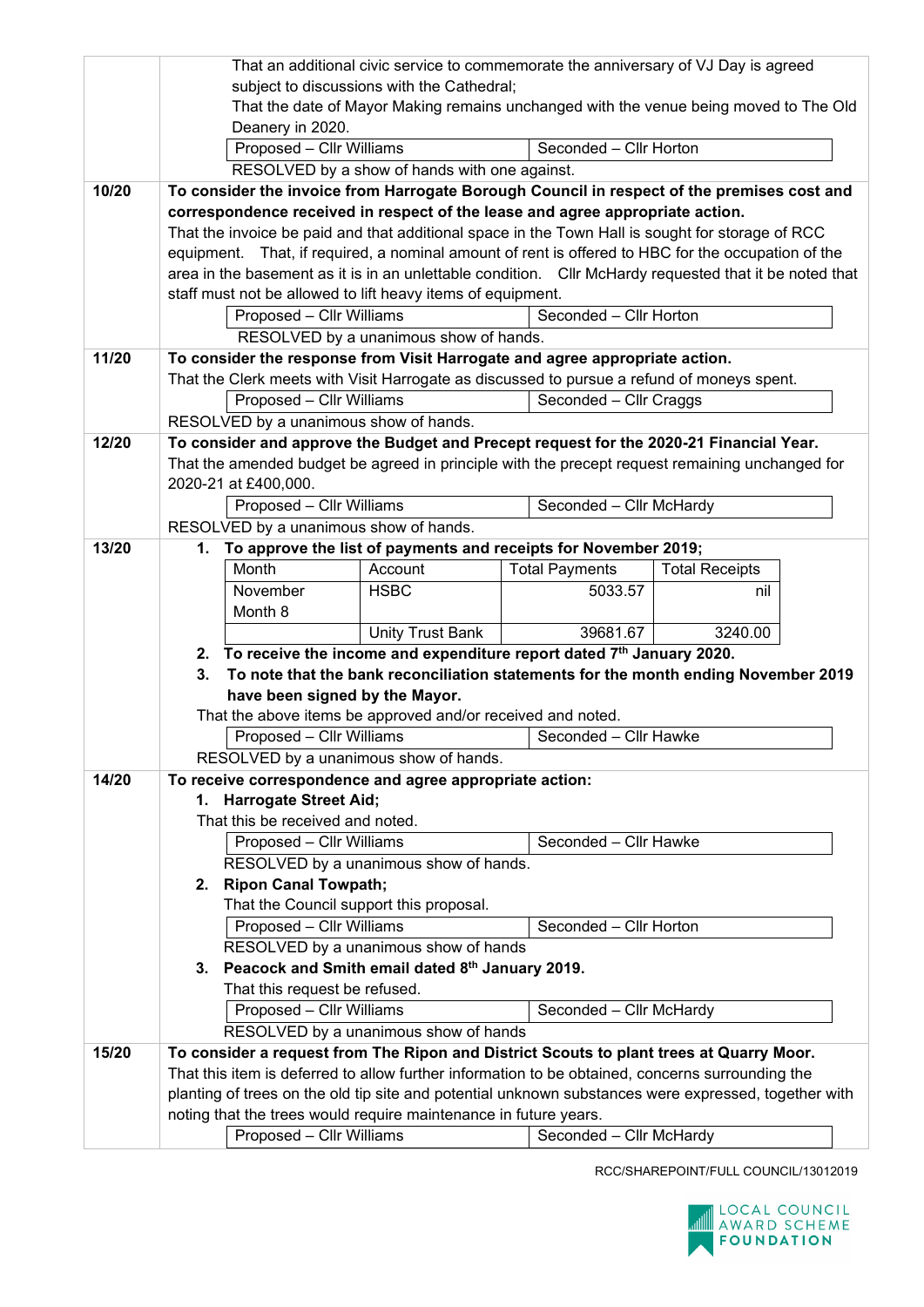|       | RESOLVED by a unanimous show of hands                                                   |                                                                                                                                                                                                                                                                                                                                                                                                                                                                                               |
|-------|-----------------------------------------------------------------------------------------|-----------------------------------------------------------------------------------------------------------------------------------------------------------------------------------------------------------------------------------------------------------------------------------------------------------------------------------------------------------------------------------------------------------------------------------------------------------------------------------------------|
| 16/20 | To consider Planning Matters as detailed in the attached appendix.                      |                                                                                                                                                                                                                                                                                                                                                                                                                                                                                               |
|       | Resolutions are detailed in the attached appendix.                                      |                                                                                                                                                                                                                                                                                                                                                                                                                                                                                               |
|       | the item.                                                                               | To consider passing a resolution under the Public Bodies (Admission to Meetings) Act<br>1960<br>(as extended by s.100 of the Local Government Act 1972), that the public and accredited<br>representatives of newspapers be excluded from the meeting for the following item of business<br>on the grounds that it involves the likely disclosure of exempt information as defined in Part 1<br>of Schedule 12A of the Local Government Act 1972 by virtue of the paragraph specified against |
|       | <b>Proposed - Cllr Williams</b>                                                         | <b>Seconded - Cllr Hawke</b>                                                                                                                                                                                                                                                                                                                                                                                                                                                                  |
|       | RESOLVED by a unanimous show of hands.                                                  |                                                                                                                                                                                                                                                                                                                                                                                                                                                                                               |
| 05/20 | addressing the variations in proposals for the site.                                    | To receive an update on the Ripon Barracks site if appropriate and agree appropriate action.<br>That agreement to fund the Transportation consultant's report is agreed in principle subject to it                                                                                                                                                                                                                                                                                            |
|       | <b>Proposed - CIIr Williams</b>                                                         | Seconded - Cllr Davis                                                                                                                                                                                                                                                                                                                                                                                                                                                                         |
|       | RESOLVED by a unanimous show of hands.                                                  |                                                                                                                                                                                                                                                                                                                                                                                                                                                                                               |
|       |                                                                                         | The Mayor announced that the remainder of this item be moved to the end of the meeting as it                                                                                                                                                                                                                                                                                                                                                                                                  |
|       | includes commercially sensitive information.                                            |                                                                                                                                                                                                                                                                                                                                                                                                                                                                                               |
| 17/20 | leisure centre car park which he has raised with HBC.<br>Community Infrastructure Levy. | To receive a report from Harrogate Borough Councillors if appropriate - for information only.<br>CIIr Hawke advised that he had received a number of complaints regarding the poor lighting at the<br>Cllr McHardy advised that HBC are expecting to provide training to parish councils on the                                                                                                                                                                                               |
| 18/20 |                                                                                         | To receive a report from North Yorkshire County Councillors if appropriate - for information                                                                                                                                                                                                                                                                                                                                                                                                  |
|       | only.                                                                                   |                                                                                                                                                                                                                                                                                                                                                                                                                                                                                               |
|       | None present.                                                                           |                                                                                                                                                                                                                                                                                                                                                                                                                                                                                               |
| 19/20 | Mayoral Announcements - for information.                                                |                                                                                                                                                                                                                                                                                                                                                                                                                                                                                               |
|       | meeting of Full Council and the Events Committee.                                       | The Mayor spoke on a declaration of interest matter after seeing advice from the Monitoring Officer,<br>apologising for not declaring an interest in a discussion which took part in the December 2019                                                                                                                                                                                                                                                                                        |
|       | thanks and a round of applause.                                                         | The Mayor announced that Jim Vauvert had completed 25 years' service with the Council who gave                                                                                                                                                                                                                                                                                                                                                                                                |

With business concluded the meeting was closed at 8.28pm.

These minutes were recorded and prepared by Paula Benson, Clerk to the City Council.

SIGNED DATE

THE RIGHT WORSHIPFUL THE MAYOR

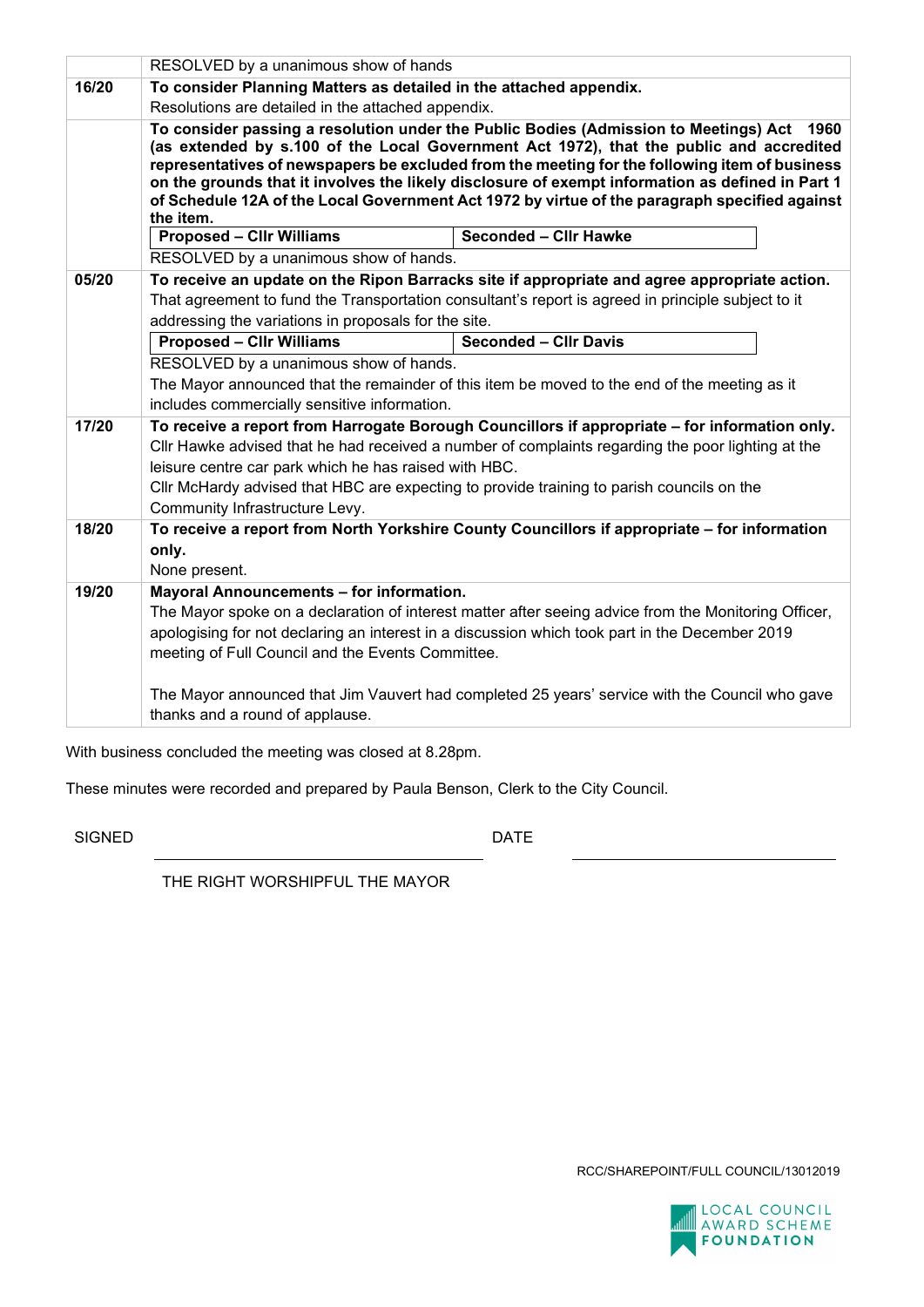| 16/20 | <b>Planning matters</b>              |                                                                                                                                                                                                                                                                                                                                                                                                                                                                                                                                                                             |
|-------|--------------------------------------|-----------------------------------------------------------------------------------------------------------------------------------------------------------------------------------------------------------------------------------------------------------------------------------------------------------------------------------------------------------------------------------------------------------------------------------------------------------------------------------------------------------------------------------------------------------------------------|
|       | 1. To receive the Planning Appendix. | 2. Planning applications as listed below to be considered and responses agreed to the<br>consultations being carried out by the Planning Authority:                                                                                                                                                                                                                                                                                                                                                                                                                         |
|       | meeting at:                          | Details of all planning applications listed below can be viewed online prior to the                                                                                                                                                                                                                                                                                                                                                                                                                                                                                         |
|       |                                      | http://www.harrogate.gov.uk/plan/Pages/New%20Plan/Find-an-application.aspx                                                                                                                                                                                                                                                                                                                                                                                                                                                                                                  |
|       | 19-04956-FUL                         | Land south of clubhouse, Ripon Rugby Club, Mallorie<br>Park Drive, Ripon, HG4 2QD                                                                                                                                                                                                                                                                                                                                                                                                                                                                                           |
|       |                                      | Installation of a new telecommunications mast and<br>supporting apparatus.<br>The proposed development<br>comprises of the installation of: 1 x 15 metre high<br>ground based slimline Hutchinson Alpha 8 replica<br>telegraph pole, 1 x tri-sector antenna within shroud, 2 x<br>0.3m Dia transmission dishes at a height of 11.10m, 1 x<br>Cobra cabinet (1645 x 18050 x 800), 1 x Fredo cabinet<br>(1240 x 900 x 800), 1 x MK5 Link AC cabinet (1500 x 1200<br>x 500), 10 x safety bollards around the mast and<br>cabinets, other ancillary equipment and cabling, mast |
|       |                                      | to be vinyl textured wood effect finish olive brown (RAL<br>8008) and cabinets to be Fire Green (RAL 6009).                                                                                                                                                                                                                                                                                                                                                                                                                                                                 |
|       |                                      | The council object to this application in the strongest terms<br>as it is considered too close to the existing changing facilities<br>and could cause injury to persons in the event of loss or<br>damage to the mast and supporting apparatus.                                                                                                                                                                                                                                                                                                                             |
|       |                                      | <b>Proposed - CIIr Williams</b><br>Seconded - Cllr Hawke<br>RESOLVED by a unanimous show of hands.                                                                                                                                                                                                                                                                                                                                                                                                                                                                          |
|       | 19/04845/FUL                         | Rear of 15 Palace Road, Ripon, HG4 1EU<br>Erection of 1 dwelling with associated parking and hard<br>standing.                                                                                                                                                                                                                                                                                                                                                                                                                                                              |
|       |                                      | The council do not object to this application.                                                                                                                                                                                                                                                                                                                                                                                                                                                                                                                              |
|       |                                      | <b>Seconded - Cllr Horton</b><br><b>Proposed – Clir Williams</b><br>RESOLVED by a unanimous show of hands.                                                                                                                                                                                                                                                                                                                                                                                                                                                                  |
|       | 19/05246/COU                         | Former Natwest Bank, 39 Market Place, Ripon, North<br>Yorkshire, HG4 1DB                                                                                                                                                                                                                                                                                                                                                                                                                                                                                                    |
|       |                                      | Change of use of basement and ground floor from<br>Financial and professional services (use class A2) to<br>restaurant / café (use class A3) and change of use of<br>first and second floors from financial and professional<br>services (use class A2) to dwellings (use class C3).                                                                                                                                                                                                                                                                                        |
|       |                                      | The council support this application in principle, but would<br>like to place on record its observation that the nature of<br>granting permission for residential units on the market<br>square means that that residential amenity might be                                                                                                                                                                                                                                                                                                                                |